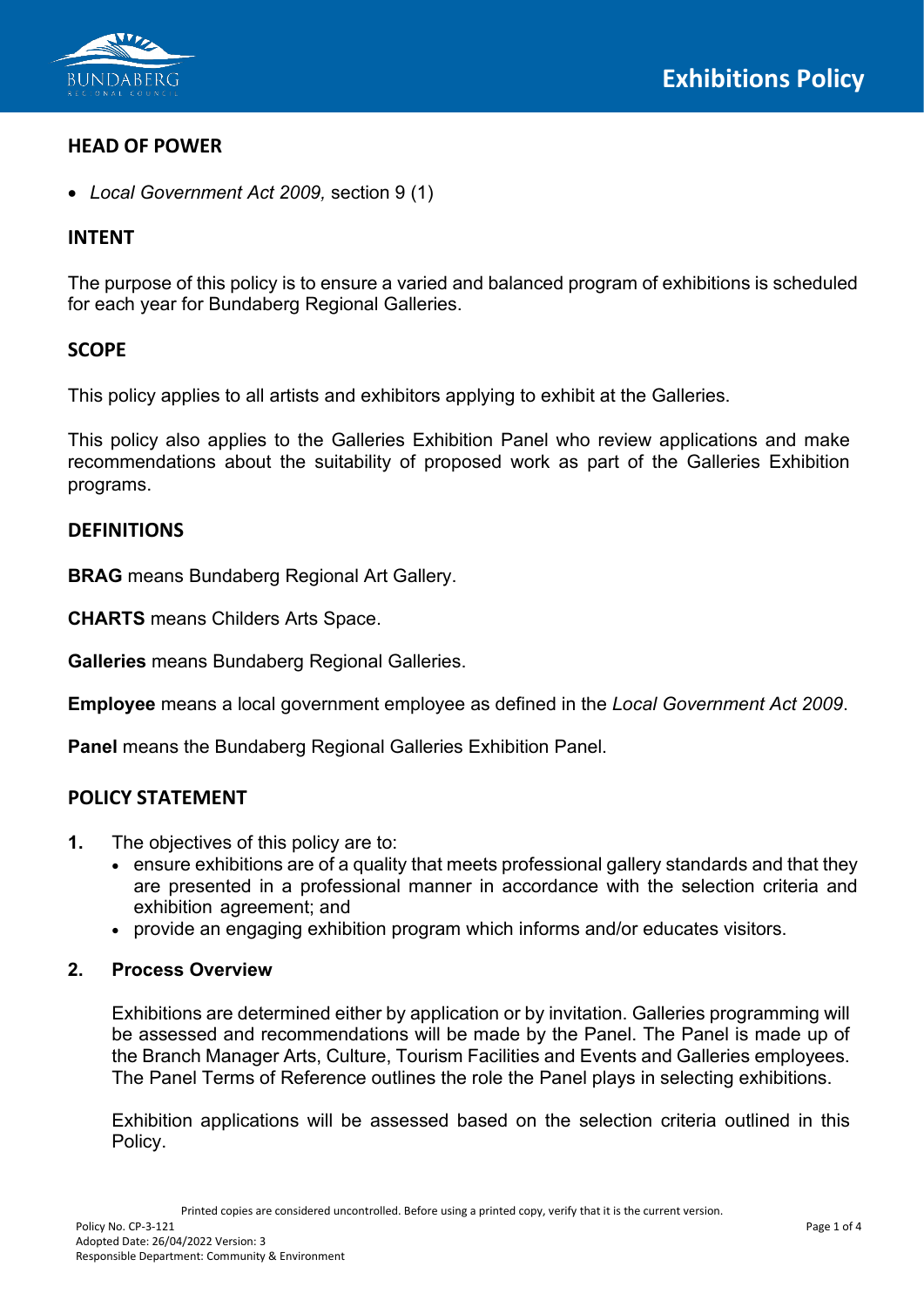

#### **3. Payment and Fees**

Galleries will pay artwork loan fees based on the National Association for the Visual Art's (NAVA) Scale of Fees and Wages to artists who are invited to exhibit in Gallery One at BRAG. Where the fee proposals fall outside of standard NAVA rates, which will be the case for larger or higher value exhibitions/artists, the Panel will make an evaluation of the value for money to Council and the community on a case by case basis. Artists invited to exhibit at CHARTS or in Gallery Two and The Vault at BRAG, will negotiate their fees dependent upon the artist's qualifications and experience.

Community art groups, school groups, organisations and collectors who are invited to exhibit in these spaces will not be eligible for a payment however, they will not be charged a hire fee for the gallery space.

#### **4. Loan Agreement**

The Galleries Loan Agreement and artwork information template will be supplied to all exhibitors and must be used for all exhibitions, with the exception of those that provide their own agreements, such as travelling exhibitions. Should exhibitors be in breach of this agreement, the Branch Manager Arts, Culture, Tourism Facilities and Events will have the right to review the future involvement of the artist/organisation and/or cancel the exhibition.

#### **5. Role of the Gallery Director**

The Gallery Director and Galleries employees will work with the exhibitor to select and finalise the content of the exhibition. The Gallery Director has final approval of all decisions relating to exhibition content, display and placement once the exhibition is approved through the Panel.

## **6. Exhibiting Groups**

Any groups exhibiting at the Galleries must appoint an Exhibition Coordinator to ensure there is one point of contact for communication between the exhibiting artists and the gallery.

The Exhibition Coordinator will be responsible for:

- a) Filling out and submitting Exhibition Proposals and Agreements.
- b) Adhering to the Exhibition Program Handbook.
- c) Providing Exhibition Statements and Images for publicity purposes.
- d) Completing the Artwork Information Template by the due date and ensuring all work is delivered and removed according to the Agreement.

#### **6.1 Exhibition Commitments to Groups**

Galleries may enter arrangements to hold annual and biannual exhibitions where community demand and benefit can be demonstrated.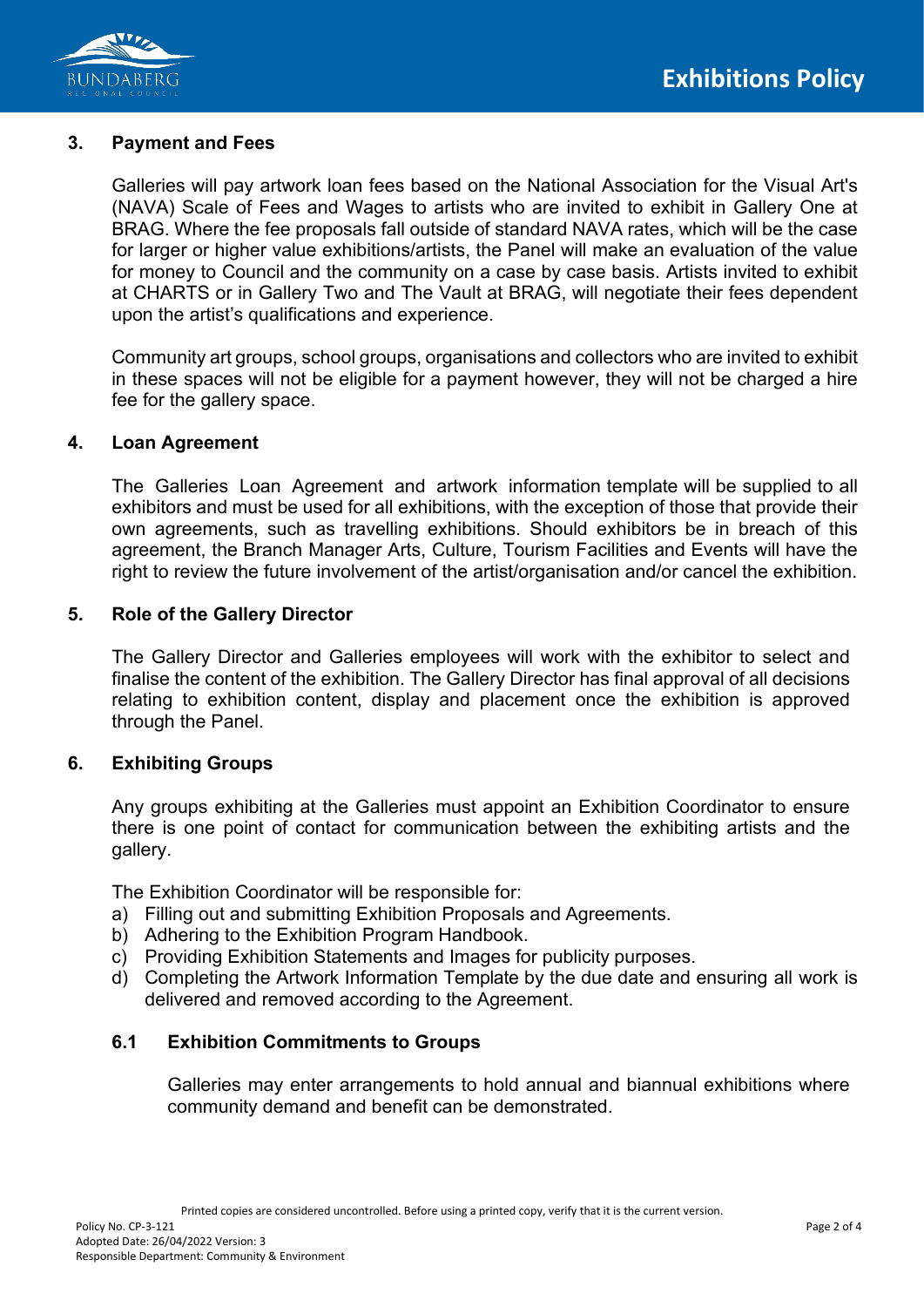

## **7. General Exhibition Rules**

Artists and Exhibitors must also comply with the following general exhibition rules:

- a) Artists are permitted a maximum of one solo exhibition every two years across both Galleries.
- b) All exhibitors must have the legal right to loan to the Galleries, the object for display.
- c) Artworks must not have been shown in the Galleries five years prior to this exhibition unless the exhibition is a retrospective.
- d) Exhibition length, dates and opening events are to be determined by the gallery employees.
- e) The final artwork and contents of the exhibition must be relevant to the exhibition concept submitted in the original exhibition application and agreed to by the Panel. Permission to make changes to the original proposal must be made in writing to the Gallery Director. Significant changes as assessed by the Exhibitions Officer will be submitted to the Panel for review. Any changes must have written approval.

### **8. Selection Criteria**

All exhibitions must:

- Have a clear curatorial intent:
- Have artistic merit;
- Feature artists that have the relevant capacity to meet the curatorial objectives of the proposedexhibition;
- Not duplicate curatorial concepts exhibited recently at the Galleries;
- Not include artworks that have been shown in the Galleries five years prior to this exhibition (unless the exhibition is a retrospective); and
- Must comply with Work Health and Safety Policy Statement and requirements.

Exhibitions at CHARTS must be sensitive to (in subject matter and content) and appropriate for display alongside the Palace Backpackers Memorial.

Across all Galleries, preference will be given to:

- Exhibitions with community engagement and/or educational opportunities, outcomes or experiences.
- Exhibitions that contain themes that can be developed into relevant and engaging public programs.
- Exhibitions that contain themes relevant to local cultural identity and heritage.
- The Vault Contemporary Art Space exhibition proposals that are installation based, preferably site specific and display experimentation in the chosen media.

# **ASSOCIATED DOCUMENTS**

- Arts and Culture Strategy 2019-2023
- Bundaberg Regional Galleries Exhibition Panel Terms of Reference
- Bundaberg Regional Galleries Loan Agreement
- Corporate Plan 2021-2026
- Exhibitions Handbook

Printed copies are considered uncontrolled. Before using a printed copy, verify that it is the current version.